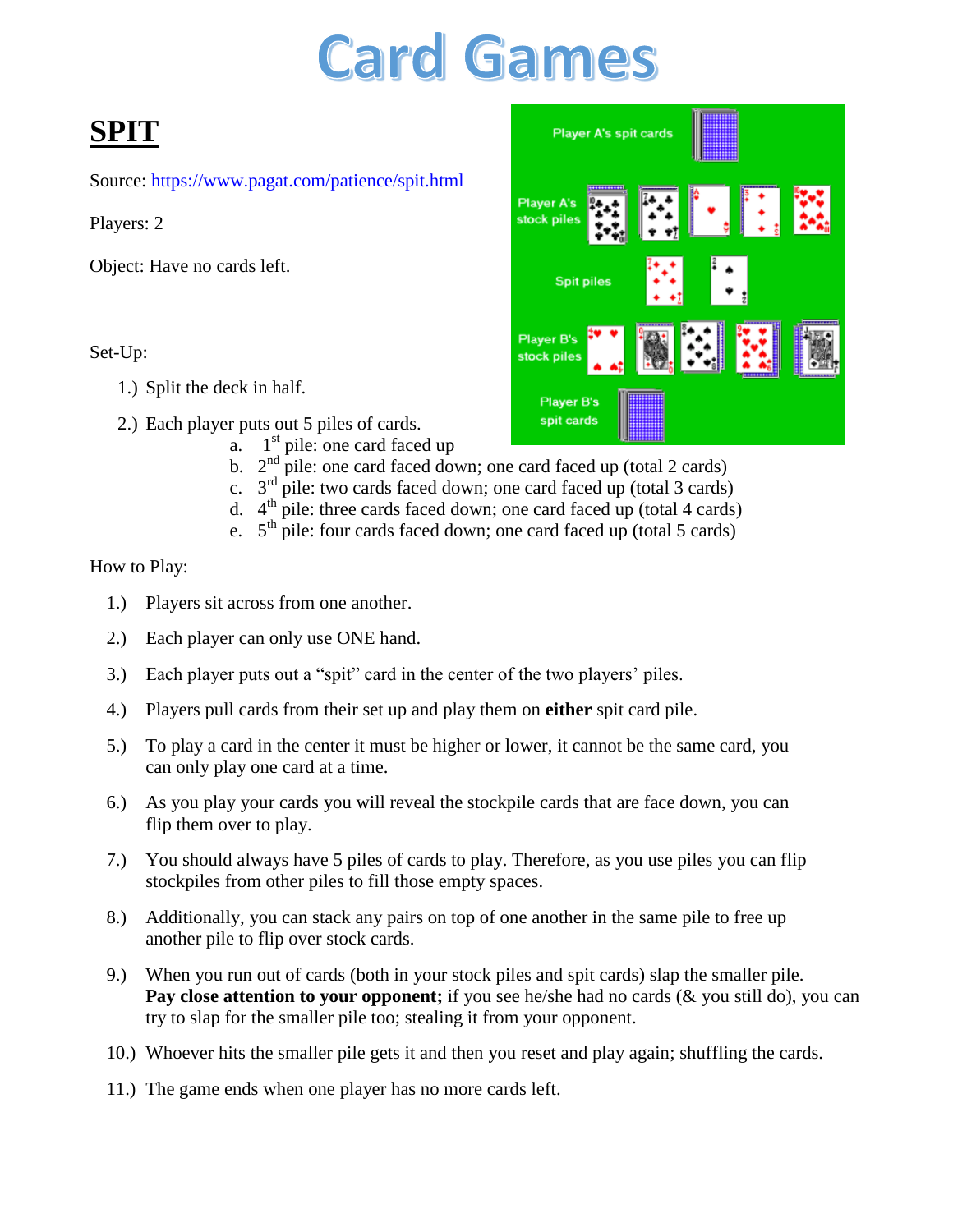# **E.R.S.**

Source: <https://bicyclecards.com/how-to-play/egyptian-rat-screw/>

Players: 2+

Object: Get all the cards.

Set-Up: Spilt the deck evenly between players.

- 1.) Players DO NOT look at their own cards.
- 2.) The oldest person playing puts a card down to start.
- 3.) Players put cards down in clockwise order.



- 4.) Your cards remain face down until you flip them over to play them by putting them in the center of the pile.
- 5.) When a face card is played the next player must beat it. The way to beat a face card is by playing another face card. Each face card plays have a different amount of chances to beat them. For example, if I put down a queen the next player can play 2 cards to try and beat the queen I put down.
	- a. Jacks- 1 chance
	- b. Queen- 2 chances
	- c. Kind-3 chances
	- d. Aces- 4 chances
- 6.) If you do not beat the face card the person that played the face card wins and takes the entire pile of cards in the center. If you beat the face card the next player must then beat your face card.
- 7.) If at any point during the game the following occurs players have an opportunity to "Slap" the center pile to win the pile:
	- a. Doubles (ex. Two 7"s)
	- b. Sandwich (ex. 7,6,7)
	- c. Staircase (ex. 6,7,8)
- 8.) If a player slaps by mistake they must "burn" a card at the bottom of the pile To burn a card the player should take the top card from their cards and put it at the bottom of the pile in the center, face up.
- 9.) When a player runs out of cards they can still "slap" back in at any time; however, they only get 3 chances (if they slap when they are not supposed to).
- 10.) Anytime a player wins cards they must shuffle their winning cards into their hand.
- 11.) The winner is whoever gets all the cards!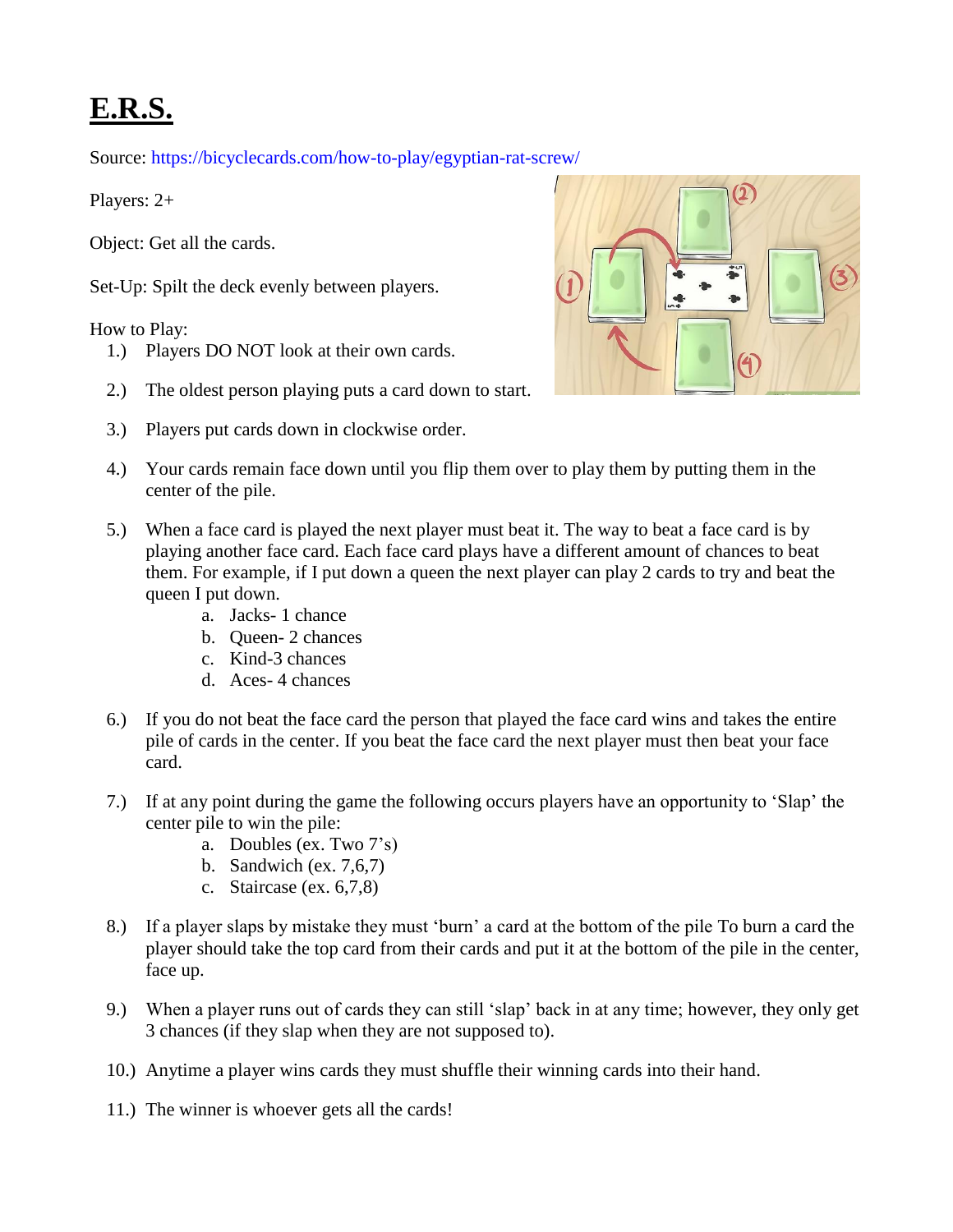## **Kings Corners**

Source:<https://www.considerable.com/entertainment/card-games/kings-in-the-corner/>

Players: 2-4

Object: To get rid of all your cards.

Set-Up:

- 1.) Deal each player 7 cards.
- 2.) Create a stockpile by placing remaining cards in the middle of the table.
- 3.) Turn the four top cards over (face up), placing one card on each side of the stockpile deck, creating 4 foundation piles.

- 1.) The player to the left of the dealer goes first by drawing one card from the center stockpile.
- 2.) This player can make as many plays as possible during their turn to get rid of as many cards as possible from their hand.
- 3.) Once there are no more valid moves, it is the next players turn.
- 4.) Valid moves:
	- a.) Play a card (or sequence of cards) on any foundation pile.
	- b.) The card being played must be the sequence card immediately below the foundation card and the opposite color. Example: If a foundation card is a black 7, the player can only play a red 6.
		- i. Sequence Order: Ace is the lowest card; king is the highest card.
	- c.) Kings are the only cards that can be played in the corners, created by the foundation cards.
	- d.) Once a king is played, players may play off that pile like any other foundation pile.
	- e.) During a player"s turn they can move an entire foundation pile onto another pile. If the bottom card of that recipient pile and the top card of the moving pile creates a valid sequence.
	- f.) The first player to lay off all cards wins!



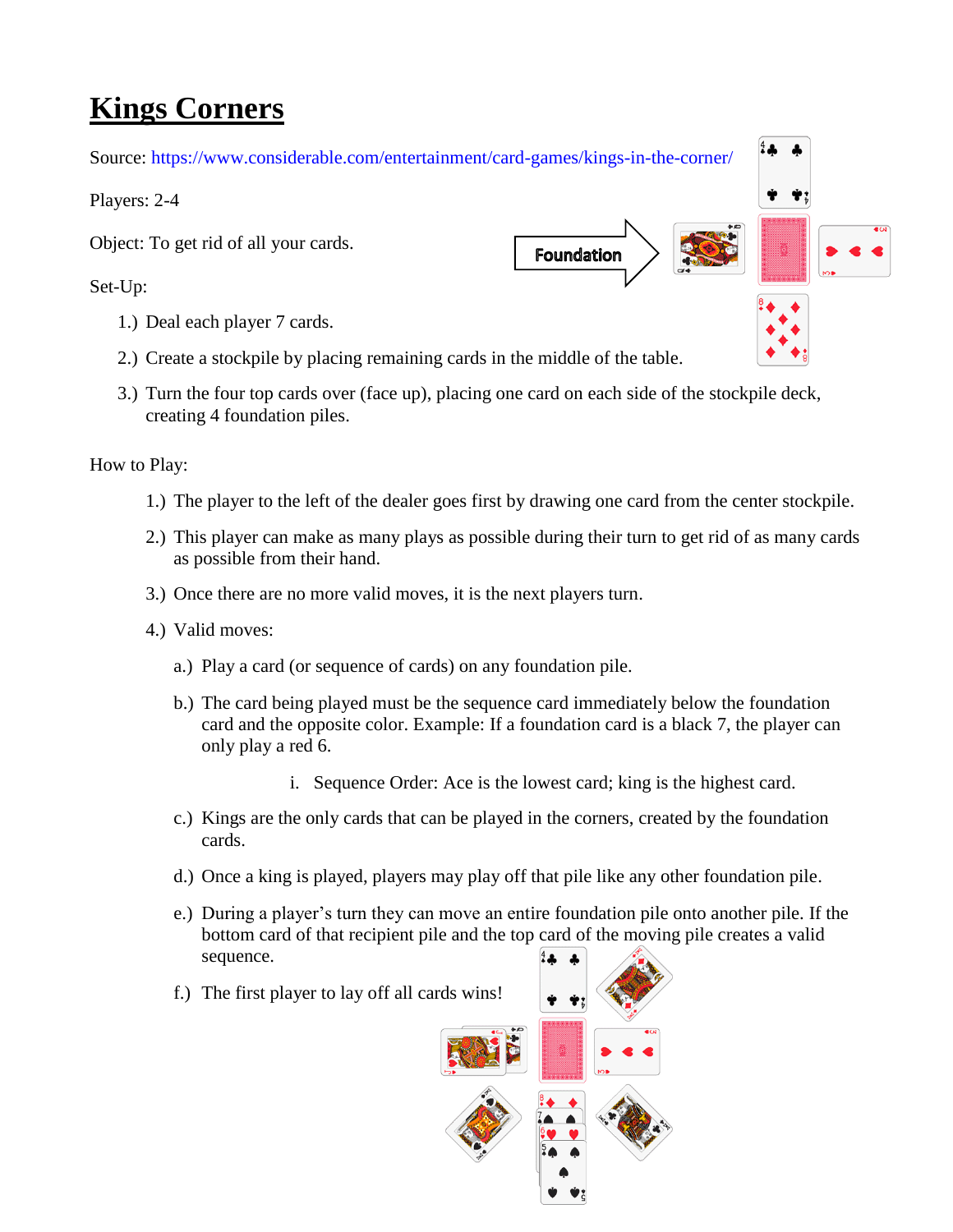### **War**

Source:<https://www.considerable.com/entertainment/card-games/kings-in-the-corner/>

Players: 2

Object: Get all the cards.

Set-Up:

- 1.) Divide the deck evenly; dealing one card at a time face down.
- 2.) Players should place each of their stack of cards down in front of them.



- 1.) Each player turns one card at the same time into the middle.
- 2.) The player with the higher card takes all the cards played.
- 3.) If the players turn over the same card, the players lay 3 cards face down off of the original card played and then flip a card over face up. While doing this the players should say "1, 2, 3, 4, I declare war." The player with the higher card takes all the cards played in that round.
- 4.) The winner is whoever has all the cards!

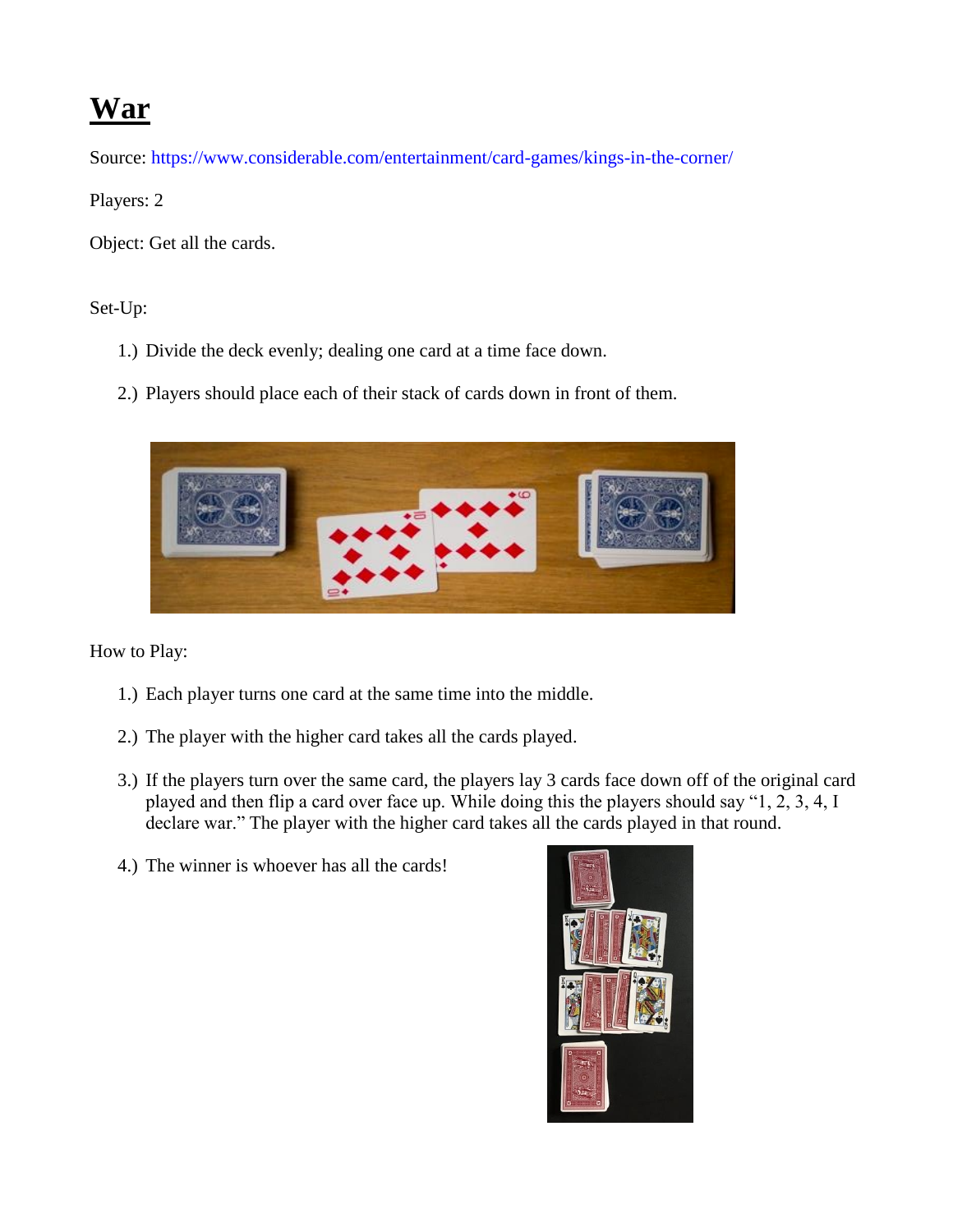# **Solitaire**

Source:<https://bicyclecards.com/how-to-play/solitaire/>

Players: 1

Object: Build all foundation piles in sequence order (Ace to King)

#### Set-Up:

- 1.) In this game, Kings are high, and Aces are low.
- 2.) Leave a spot for four foundation piles. These are the piles you will play and build up on. Foundation piles are made of 4 Aces of the four different suits (hearts, diamonds, spades and clubs).
- 3.) Cards from the stockpile can be flipped over 1 at a time or 3 at a time. When cards cannot be played they can be put back to the bottom of the stockpile. You can go through the stockpile as many times as you want but should keep consistent turning 1 or 3 cards every time.
- 4.) To create your starting table, you will create seven piles laying left to right.
	- a. Start by placing the first card face up, deal one card facedown for the next six piles to the right of the first card.
	- b. Starting again from left to right, place one card face up on the second pile and deal a card face down on piles three though seven.
	- c. Again, place one card face up on the third pile and deal one card face down on piles four through seven.
	- d. Continue until pile 7 has one card facing up on a pile of six cards facing down.
- 5.) The rest of the cards after setting up are your stockpile.
- 6.) To start you should have 4 foundation piles (your aces), 7 starting card piles and a stockpile.

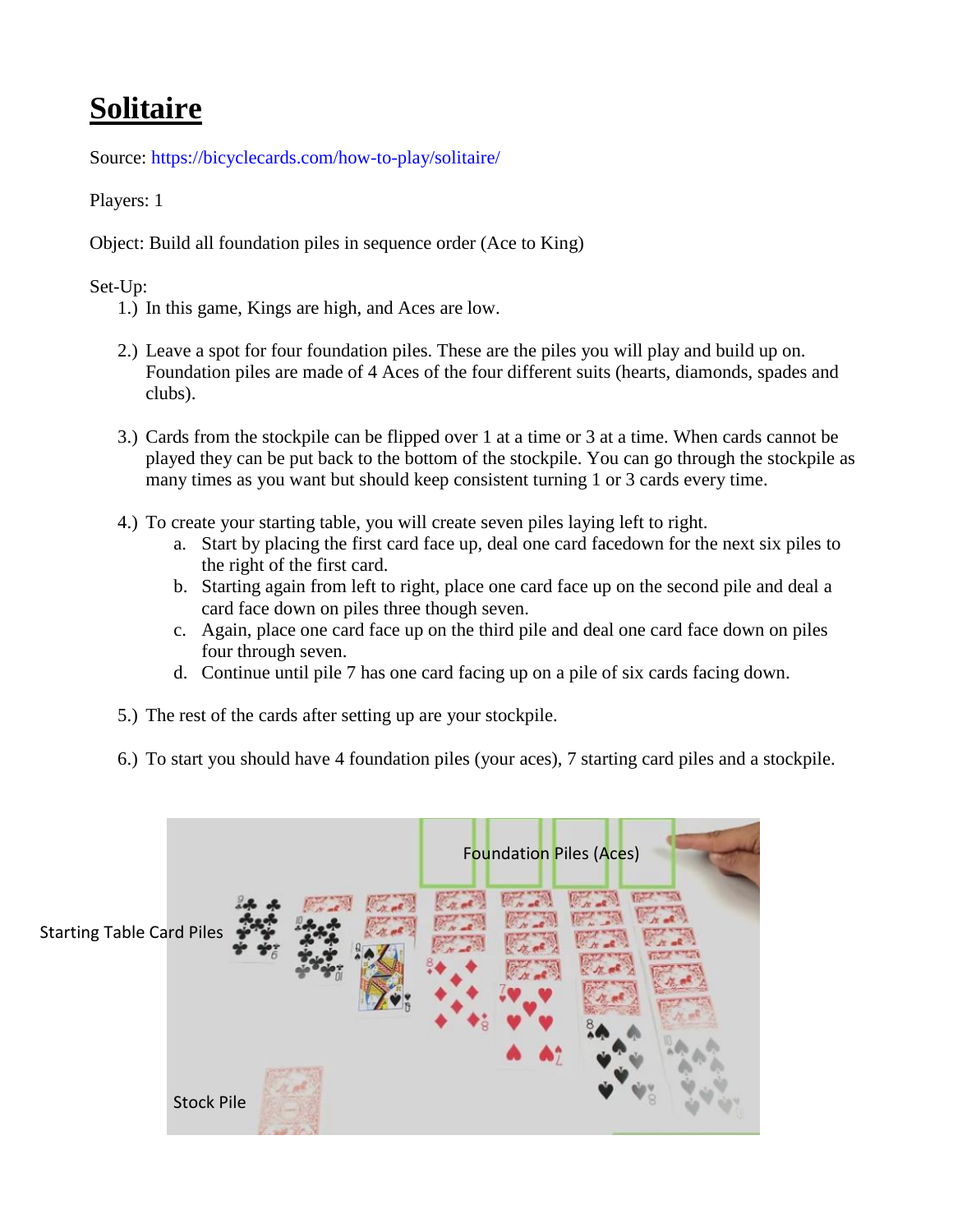- 1.) Place any of the starting table cards on top of one another in sequence order of the OPPOSITE color. Example from the picture above: The red 8 can go on the black 9 and the red seven can co on the black 8.
- 2.) As you do this, turn over the next card in the "starting table cards" so at all times each of the 7 piles has a card face up.
- 3.) If and when an Ace card is revealed, place it in the "foundation pile". You can begin to build the suit of cards on top of it at any point while you play. (For example: If you move the Ace of Diamonds to the foundation pile, you can then place the 2 of Diamonds on top. Then the 3 of Diamonds and so on.)
- 4.) Continue to move the "starting tables cards" on top of each over in sequence order in opposite colors until you are out of moves.
- 5.) Flip one card over at a time from the "stock pile". Play the card if you can. If not flip another card over and so on.
- 6.) Continue to flip over "stock pile cards" and move "starting table cards" onto one another.
- 7.) Remember you should have 7 piles at a time; if one of the 7 table piles are removed and a space is left, you may only fill the space with a King card.
- 8.) Continue to transfer cars and bring cards into play from the stockpile until all the cards are built in suit sequences in the foundation piles to win!

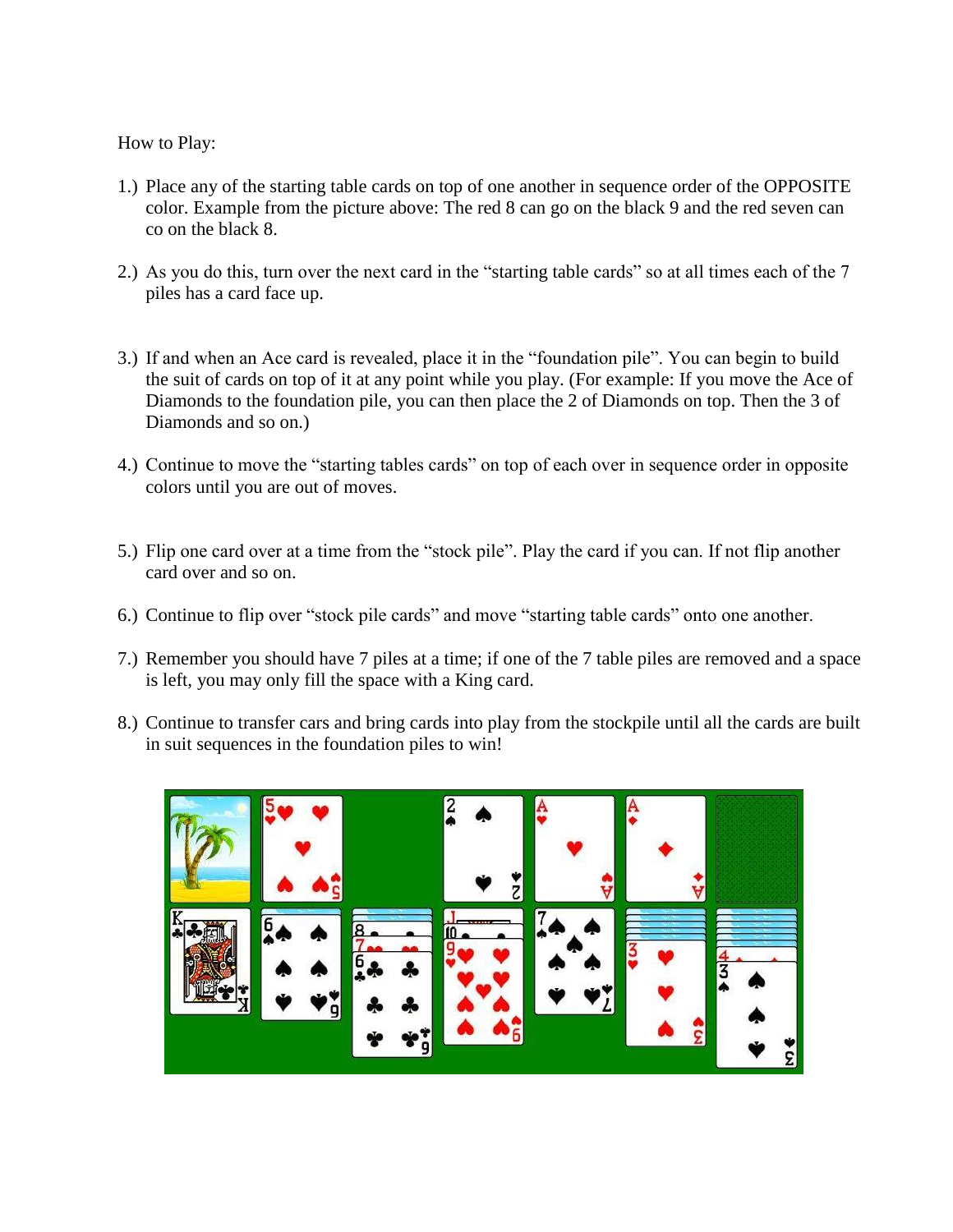### **500 Rummy**

Source:<https://bicyclecards.com/how-to-play/500-rum/>

Players: 2-5+

Objective: Be the first to score 50 points.

#### Set-Up:

- 1.) Deal seven card to each player (2 player games deal each player 13 cards).
- 2.) Place undealt cards face down in the center of the table, forming a stockpile.
- 3.) Turn the top card face up and place beside stockpile to start the discard pile.
- 4.) As you play and additional cards are added to the discard pile, cards should be slightly spread out so all players can easily see all the cards it contains.

- 1.) Start with the player to the left of the dealer.
- 2.) This player may draw either the top card of the stock or any card from the discard pile.
- 3.) There are two conditions when drawing a card from the discard pile:
	- a.) The player must take all the cards before the selected card. (Example:  $A, 4, 6, 8, 2, 5, 9, 7, 3$  if player wants the 5, the player must take the 9,7, & 3 as well)
	- b.) The selected card (Example above: the 5 card) must be used immediately by either laying it down in a set or by laying is off on a set already on the table. The remaining cards taken with the discard may be used into the same turn or added to the player's hand.
- 4.) During each player"s turn, after drawing a card from the stock pile or from the discard pile, a player may lay down any matched set they have. Once a player has at least one set laid down, they may also lay down single cards off of another player"s set(s) which are on the table. All cards should be laid down should be kept in front of the player (as these are their points).
- 5.) At the end of each turn a player must discard 1 card into the discard pile.
- 6.) Cards that are laid off are kept on the table in front of the player. Sequences may not "go around the corner", thus  $A, K, Q$  or  $A, 2, 3$  may be played but not  $K, A, 2$ .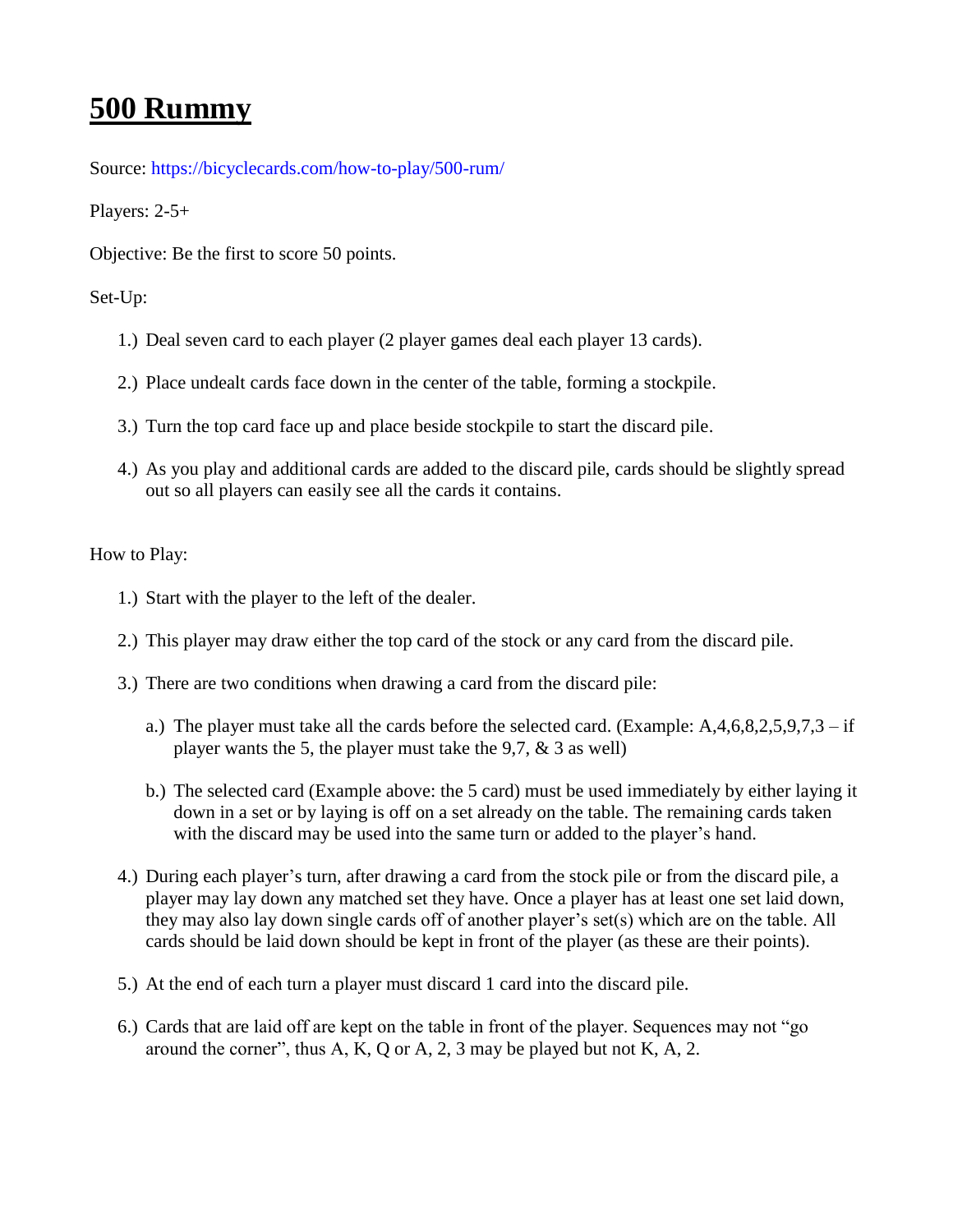Rules of Sets:

- 1.) Sets are 3 or more cards including:
	- a. 3 of a kind (example: three 7"s)
	- b. Sequence of three of the same suite (example, 10, J, Q of Spades)
		- i. Sequences may not "go around the corner", thus A, K, Q or A, 2, 3 may be played but not K, A, 2.

Scoring:

- 1.) Score points by laying down cards.
	- a.) Each card is worth its face value:  $2 = 2$  points;  $5 = 5$  points, etc.
	- b.) Jacks, Queens, Kings  $& Aces = 15 \text{ points}$
- 2.) When a player gets rid of all their cards the round immediately ends.
- 3.) Each player then calculates their score by: adding up the total number of points laid down on the table in front of them, and then deduct the total number of points which remain in their hand.

Example 1: Table pile = 75 Hand pile = 25 Total points that round = 50 Example 2: Table pile  $= 30$  Hand pile  $= 50$  Total points that round  $= -20$ 

4.) Continue to play until a player reaches 500+ points. They are then the winner!

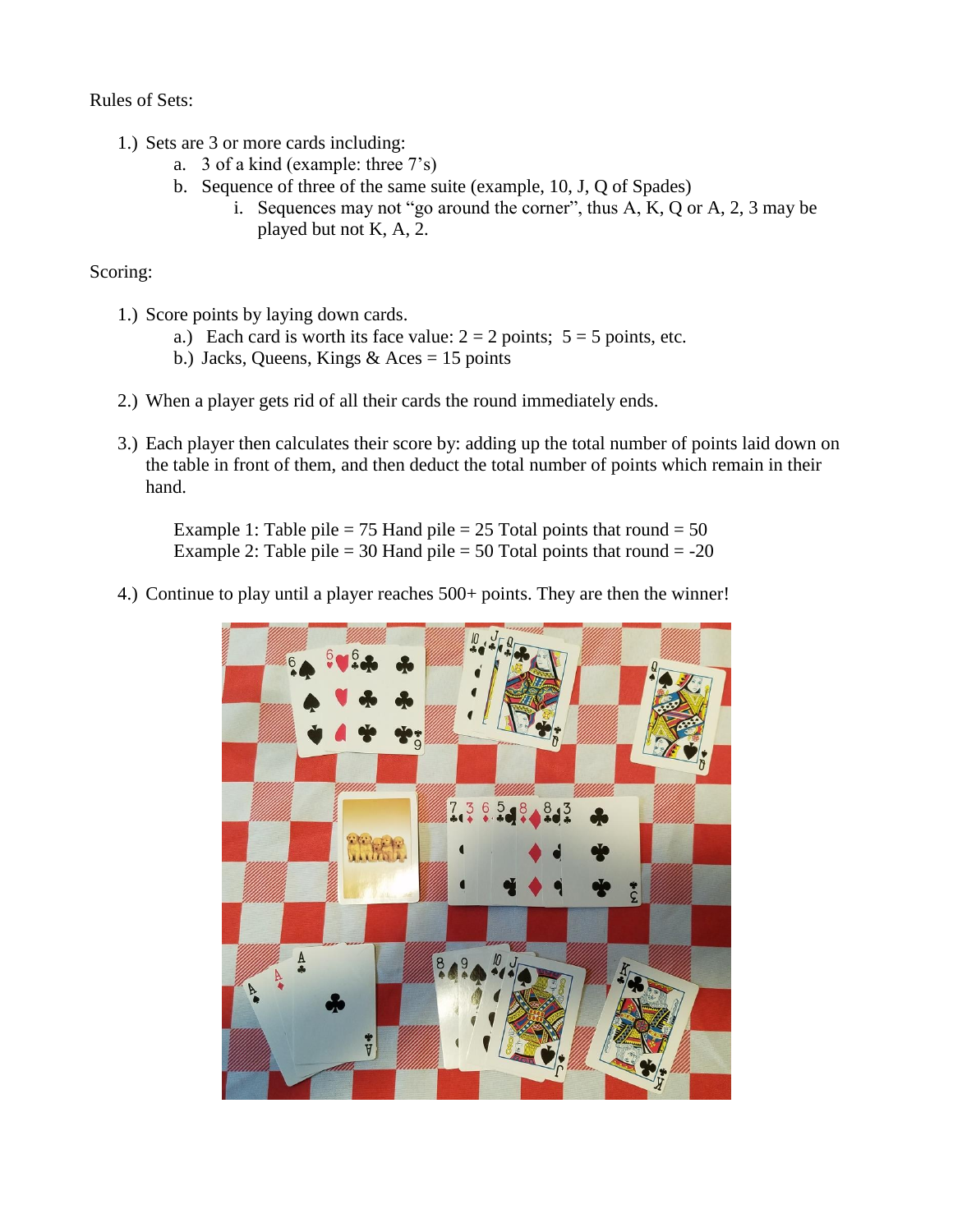### **Hearts**

Source:<https://bicyclecards.com/how-to-play/hearts/>

Players: 3-5+

Object: Have the lowest score at the end of the game.

Set-Up:

1.) Deal cards one at a time, face down, clockwise.



2.) Four player games each player gets 13 cards; three player game the 2 of diamonds is removed and each player gets 17 cards; in a five-player game, the 2 of diamonds and 2 of clubs is removed and each player gets 10 cards.

#### How to Play:

- 1.) Once the cards are dealt, players may look at their cards & choose 3 cards to pass to the person on their left.
- 2.) The player with the 2 of clubs starts (if this card has been removed use the 3 of clubs).
- 3.) The person to the left (of the person with the 2 of clubs) puts the next card down; go around the table until everyone has put a card down.
	- a. Each player MUST follow suit. If a player does not have the suit being played, a card of any other suit may be discarded. However, during the first round, if a player has no clubs a heart or queen of spades cannot be discarded.
	- b. Hearts may not be played as the lead card until a heart card or the queen of spades has been discarded.
	- c. The highest card of the suit being played wins the round and the winner of that round leads the next. There is no trump suit.

#### Scoring:

- 1.) At the end of each hand, players count the number of hearts they have taken, and the queen of spades. Each heart  $2 - 9 = 1$  point; 10, J, Q, K, A = 10 points; the Queen of Spades = 13 points.
- 2.) If a player takes all 13 hearts and the queen of spades in one hand, instead of losing 26 points, that player scores zero and each of the opponents score an additional 26 points.
- 3.) The game is usually played to 100 points (some play to 50); player with the least points wins!